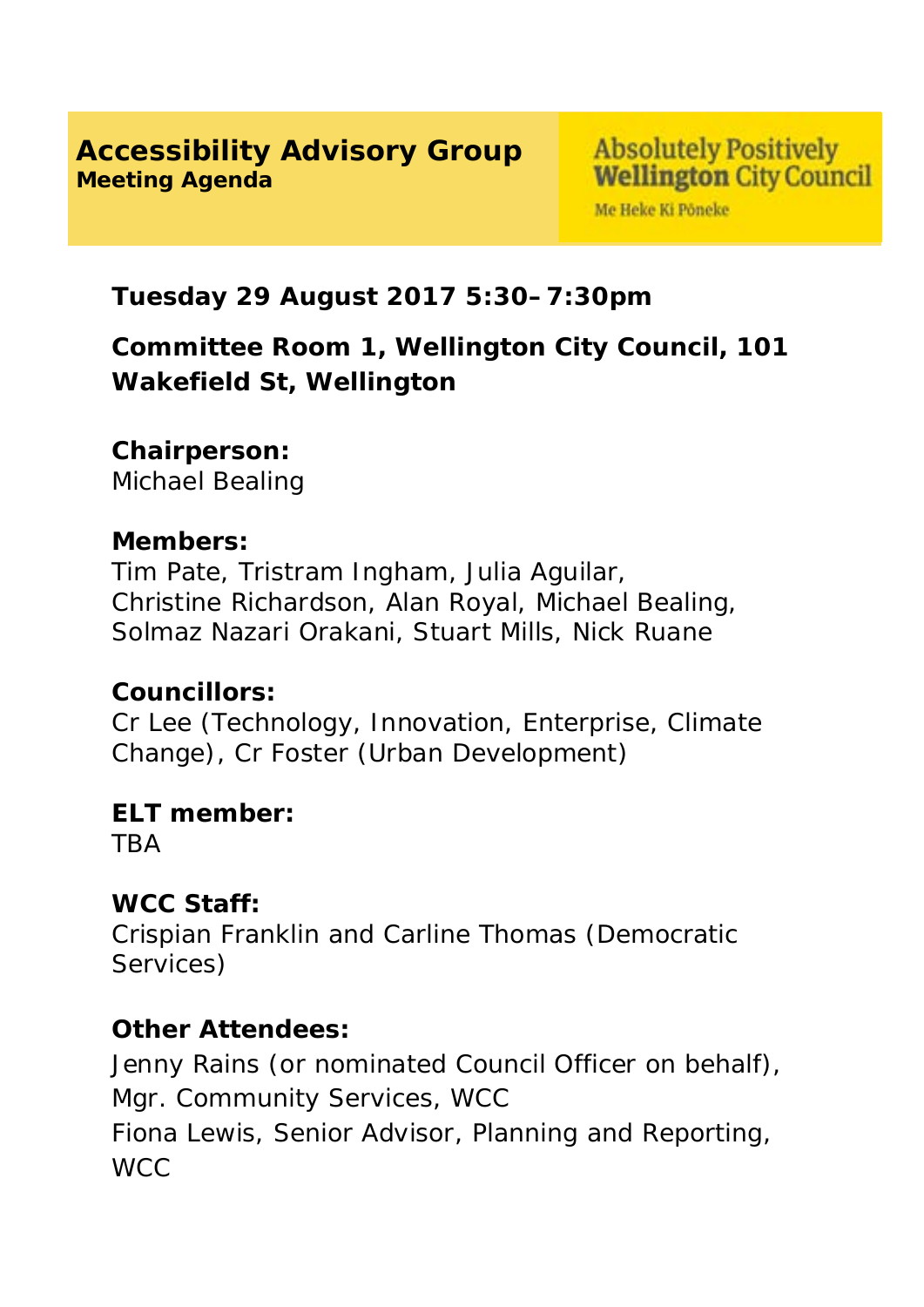**5.30pm:** Welcome from the Chair & Apologies

## **Apologies received:**

**5.33pm:** Confirmation of Minutes

1. AAG to review previous minutes: May and July

**5.35pm:** Introductions: New Members and AAG

1. Introductions

**5.40pm:** Fix-It App - Jenny Rains (or nominated Council Officer on behalf), Mgr. Community Services, **WCC** 

**6.10pm:** Long-Term Plan Engagement - Fiona Lewis, Senior Advisor, Planning and Reporting, WCC

**6.40pm:** Councillor Updates – Councillor/s attending

**6.50pm:** Forward Programme Planning Workshop – Carline Thomas (Democratic Services)

**7.20pm:** General Business

1. Open to the floor